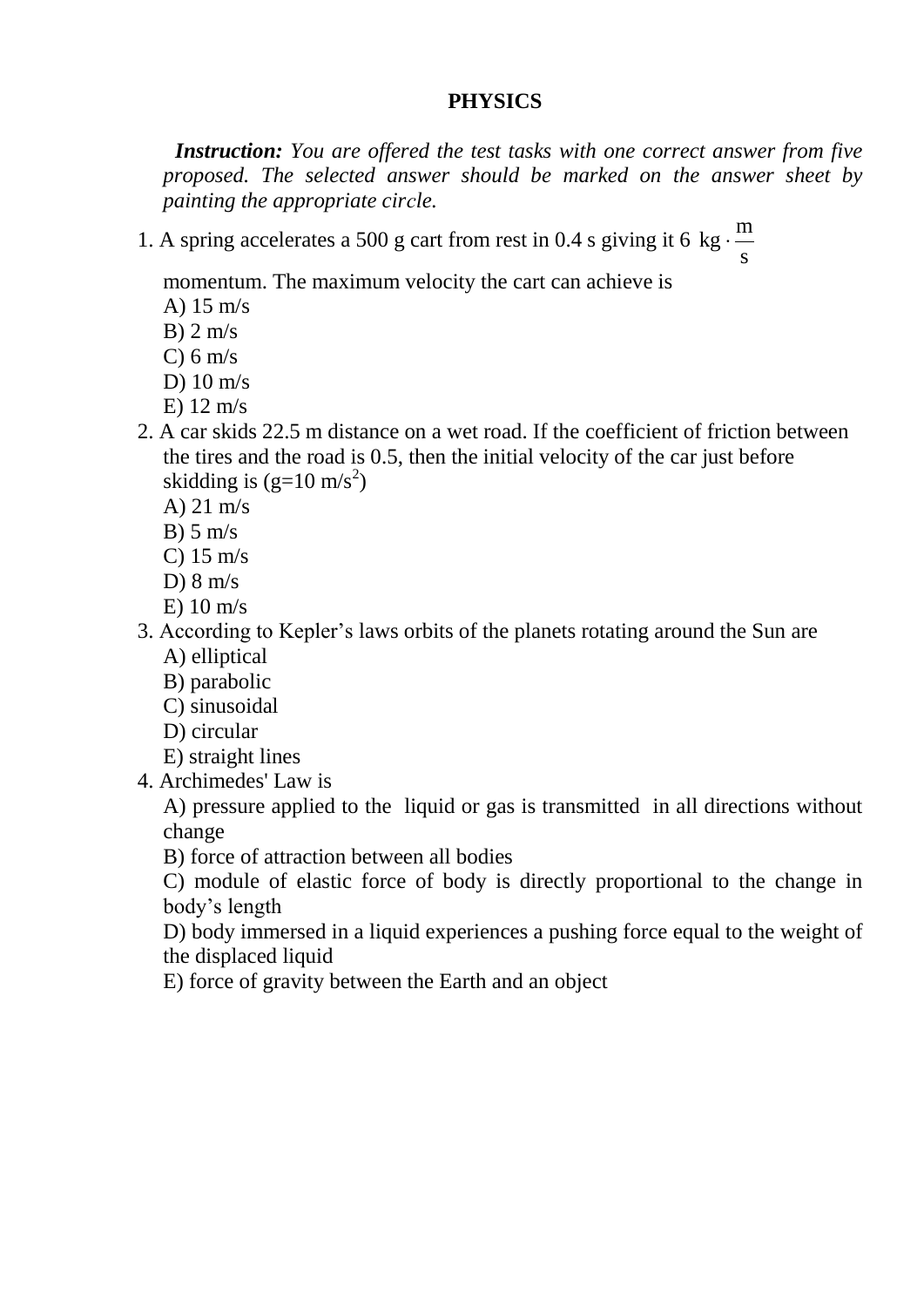5. A Carnot heat engine receives heat from a high temperature heat source at  $727^{\circ}$ C and releases heat to a low temperature heat sink (cold reservoir) at  $27^{\circ}$ C.

If it receives 800 kJ of heat from the hot reservoir in one cycle, the mechanical work output of the engine in one cycle is

- A) 400 kJ
- B) 27 kJ
- C) 727 kJ
- D) 560 kJ
- E) 800 kJ
- 6. A heat engine with efficiency  $\eta = 40\%$ , loses 6000 J heat during one cycle. The work done by the engine in one cycle is
	- A) 3 kJ
	- $B$ ) 4 kJ
	- $C$ ) 2 kJ
	- D) 6 kJ
	- $E$ ) 5 kJ
- 7. A heat engine receives 5000 J of heat from the fuel and then releases 2000 J of heat from its exhaust. Efficiency of this engine is
	- A) 40%
	- B) 60%
	- C) 50%
	- D) 70%
	- E) 30%
- 8. A 9 V battery supplies a total electric current of 0.5 A to the circuit. Power the battery supplies to the circuit is equal to
	- A) 36 W
	- B) 4.5 W
	- C) 2.25 W
	- D) 18 W
	- E) 9.5 W
- 9. Period of electromagnetic oscillation can be expressed as

A) 
$$
T = 2\pi\sqrt{LC}
$$
  
\nB)  $\omega_0 = \sqrt{\frac{g}{\ell}}$   
\nC)  $T = 2\pi\sqrt{\frac{\ell}{g}}$   
\nD)  $\omega_0 = \frac{1}{\sqrt{LC}}$   
\nE)  $T = 2\pi\sqrt{\frac{m}{k}}$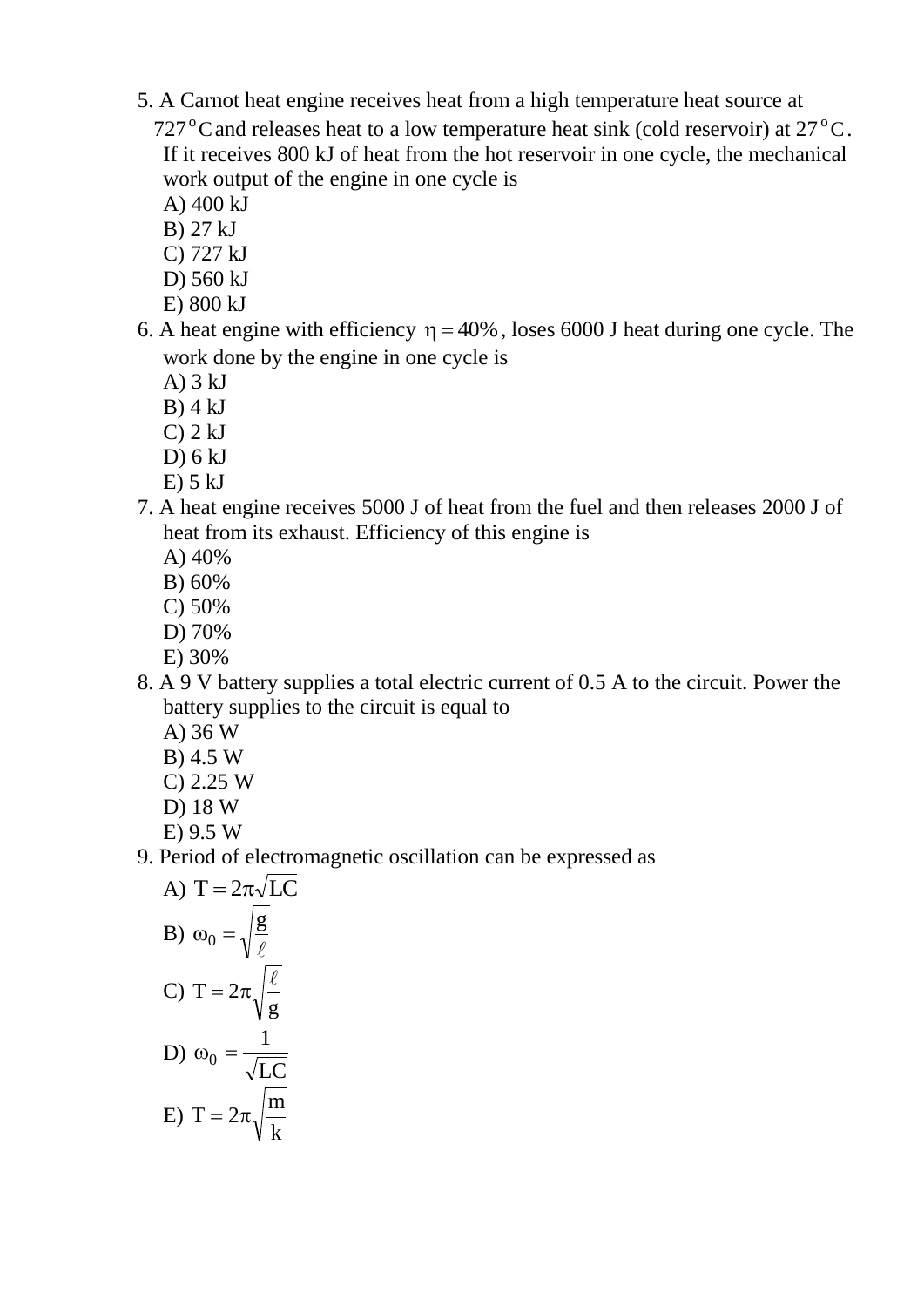10. A neutron decays into a proton as shown in the equation below.

 $n \to \frac{1}{1}p + \frac{0}{1}e$ -1 1 1  ${}_{0}^{1}n \rightarrow {}_{1}^{1}p + {}_{-1}^{0}e + \overline{v}$ 

The  $\frac{1}{1}p$  $\frac{1}{1}$ p in the equation corresponds to

A) antineutrino

B) proton

- C) neutron
- D) neutrino
- E) electron
- 11. Definition of Pascal's law

A) force of attraction between all bodies

B) module of elastic force of the body is directly proportional to the change in body's length

- C) force of gravity between the Earth and the object
- D) liquids and gases transmits pressure equally in all directions
- E) upthrust force acting on the object immersed in liquid
- 12. The wavelength of a 10 Hz wave that travels with a 30 m/s speed is
	- A) 3 m
	- B) 5 m
	- $C$ ) 2 m
	- $D$ ) 4 m
	- $E(6m)$
- 13. A heat engine receives 4000 J of heat from the fuel and then releases 2000 J of heat from its exhaust. Efficiency of this engine is
	- A) 50%
	- B) 60%
	- C) 30%
	- D) 40%
	- E) 70%
- 14. Three charges  $q_1 = -5 \mu C$ ,  $q_2 = 2 \mu C$  and  $q_3 = -3 \mu C$  are placed along a line, as shown in the figure. The distance between  $q_1$  and  $q_2$  is 10 cm, and between  $q_2$ and  $q_3$  is 30 cm. The magnitude of the resultant force acting on charge  $q_2$  is  $(k = 9.10^9 \text{ N} \cdot \text{m}^2/\text{C}^2)$

$$
q_1
$$
\n
$$
q_2
$$
\n
$$
q_3
$$
\n
$$
10 \text{ cm}
$$
\n
$$
q_2
$$
\n
$$
30 \text{ cm}
$$
\nA) 6,5 N  
\nB) 5,8 N  
\nC) 9,5 N  
\nD) 7,8 N  
\nE) 8,4 N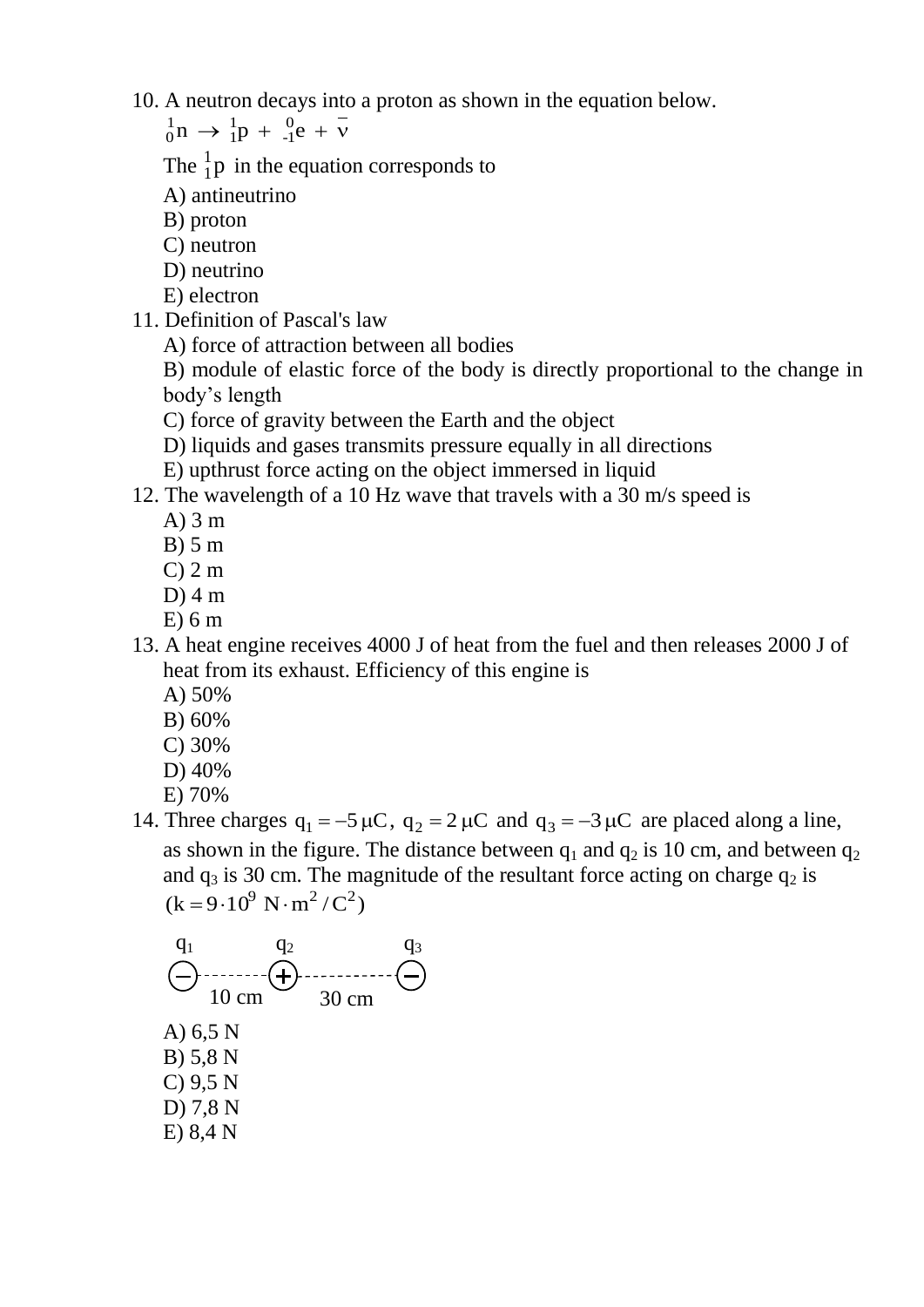15. The electric force between charges  $q_1 = 2 \cdot 10^{-6}$  C 1  $= 2.10^{-6}$  C and  $q_2 = -0.5.10^{-6}$  C 2  $=-0.5 \cdot 10^{-6}$  C is

2,5 $\cdot 10^{-4}$  N. The distance between charges is equal to  $(k = 9 \cdot 10^{9}$  N $\cdot$ m<sup>2</sup>/C<sup>2</sup>)

- $A)$  4 m
- B) 6 m
- C) 5,2 m
- D) 3,5 m
- $E$ ) 5 m
- 16. Wave characteristics that equals to the product of the frequency and the wavelength
	- A) wavelength of wave
	- B) speed of wave
	- C) period of wave
	- D) frequency of wave
	- E) amplitude of wave

17. The wavelength of a X-ray with the frequency of  $0.5 \cdot 10^{20}$  Hz(c =  $3 \cdot 10^8$  m/s)

- A)  $2 \cdot 10^{-18}$  m
- B)  $4 \cdot 10^{-9}$  m
- C)  $5 \cdot 10^{-22}$  m
- D)  $6 \cdot 10^{-12}$  m
- E)  $3 \cdot 10^{-15}$  m
- 18. A Carnot heat engine receives heat from a high temperature heat source at 727 $\mathrm{^{\circ}C}$  and releases heat to a low temperature heat sink (cold reservoir) at 27 $\mathrm{^{\circ}C}$ . Efficiency of this engine is
	- A) 50%
	- B) 30%
	- C) 70%
	- D) 40%
	- E) 60%
- 19. The tuning circuit of a radio receiver has an inductance of  $10 \mu$ H. If the radio receives a signal from a radio station broadcasting at a wavelength of 120 m, the capacitance of the circuit is  $(c=3.10^8 \text{ m/s}, \text{take } \pi^2 = 10)$ 
	- A) 300 pF
	- B) 500 pF
	- C) 350 pF
	- D) 200 pF
	- E) 400 pF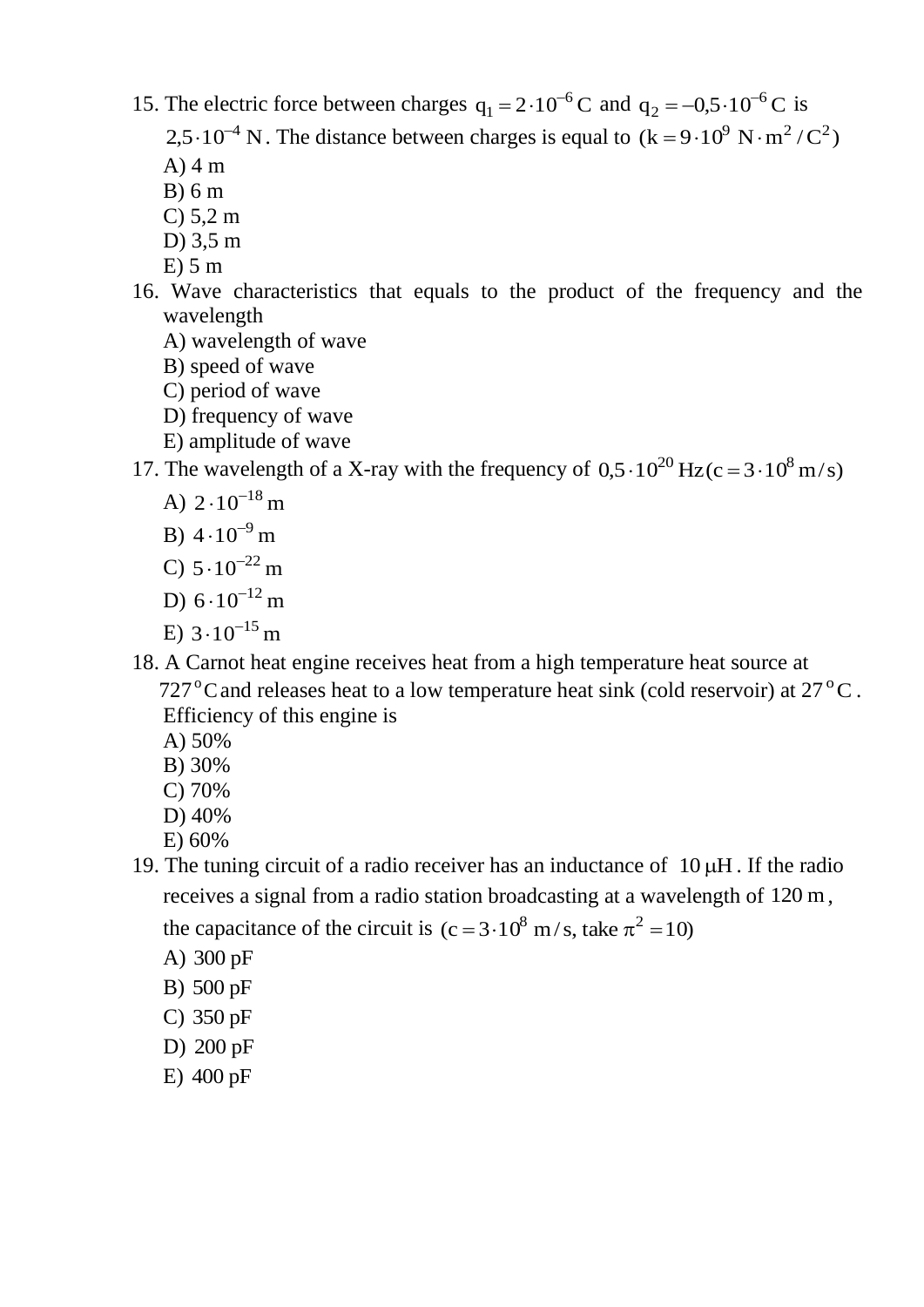- 20. Human eye sometimes is called as
	- A) cornea
	- B) pupil
	- C) eyeball
	- D) retina
	- E) iris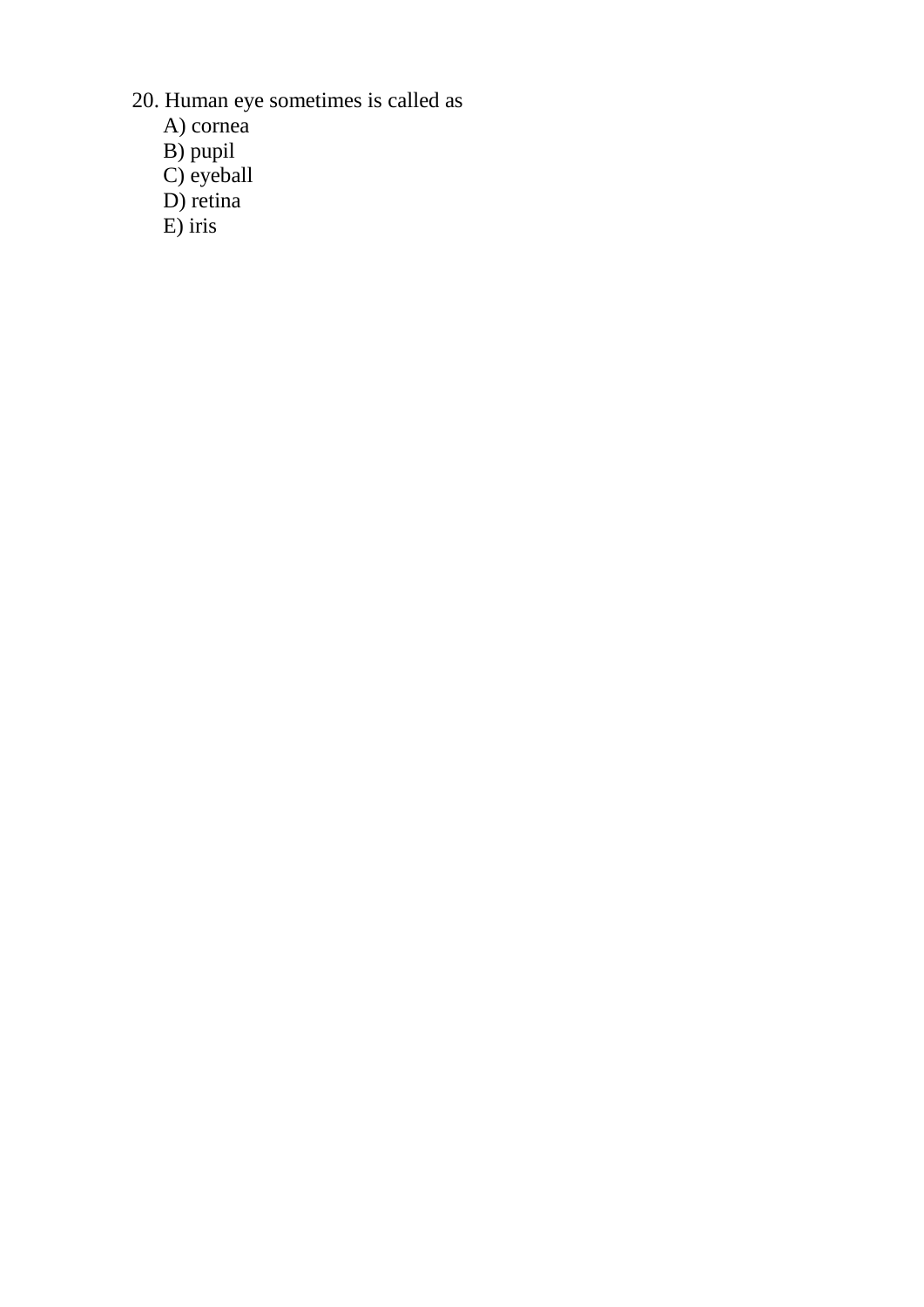*Instruction: You are offered the test items on the base of context with one correct answer from five proposed ones. Read the context attentively and do the items. The selected answer should be marked on the answer sheet by full painting the appropriate circle.*

## **Weight suspended on a thread**

An object with mass 0.02 kg is suspended on the rope and makes simple harmonic oscillations with a period of 2 s. The total energy of the oscillation is  $2.10^{-4}$  J

- 21. The angular frequency of the object is
	- A) 6,28 rad/s
	- B) 12,56 rad/s
	- $C$ ) 2 rad/s
	- D)  $\pi$  rad/s
	- E) 0, 3 rad/s
- 22. The frequency of oscillation
	- A) 3 Hz
	- $B)$  1 Hz
	- C) 0,5 Hz
	- $D$ ) 2 Hz
	- $E)$  4 Hz
- 23. If the same weight is suspended on a spring, to have the same period of the oscillation the spring constant should be
	- A)  $\approx$  3,6 N/m
	- $B \approx 0.2$  N/m
	- $C \approx 0.06$  N/m
	- D)  $\approx$  5,12 N/m

$$
E) \approx 0, 12 \text{ N/m}
$$

- 24. The amplitude of the oscillation is
	- A)  $\approx$  2 m
	- B)  $\approx$  8.234 m
	- $C \approx 0.090$  m
	- D)  $\approx 0.045$  m
	- $E \approx 22.19$  m
- 25. The same object started to move along a circle with a radius of 20 cm with a constant tangential acceleration. By the end of the 80th revolution, the kinetic energy of the object was  $4.10^{-2}$  J. Calculate the tangential acceleration of the object
	- A)  $\approx$  25 mm/s<sup>2</sup> B)  $\approx$ 10 mm/s<sup>2</sup> C)  $\approx$  20 mm/s<sup>2</sup> D)  $\approx$ 16 mm/s<sup>2</sup> E)  $\approx$ 17 mm/s<sup>2</sup>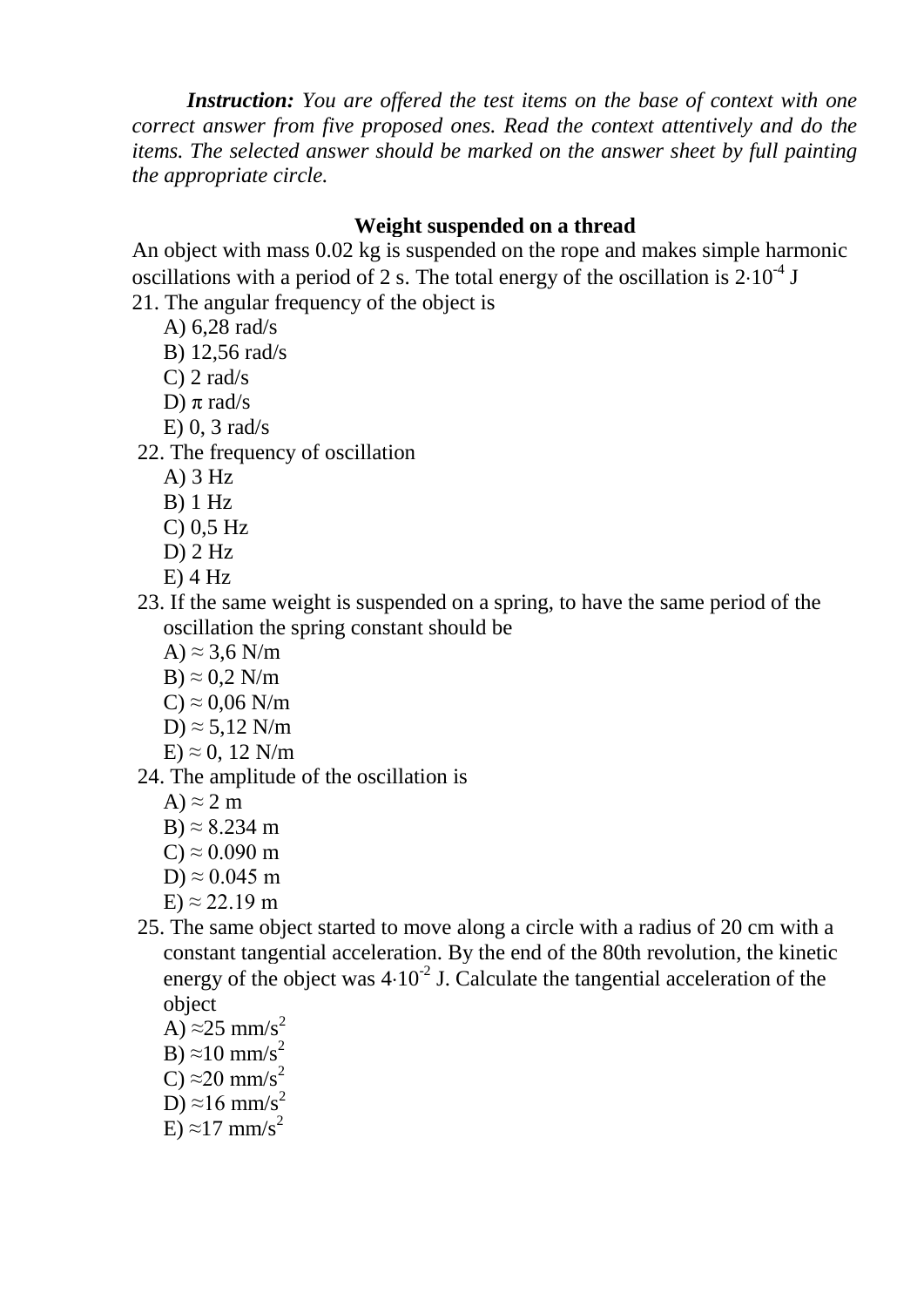*Instruction: You are offered the test tasks with one or more correct answers from multiple choices. The selected answer should be marked on the answer sheet by painting the appropriate circle.*

 *In the test tasks with one or more correct answers there can be up to threе correct answers.*

26. A man weighs 700 N on Earth. Find his weight and mass on Jupiter where  $g = 26$  N/kg (on Earth  $g = 10$  N/kg)

- A) 1820 N
- B) 70 kg
- C) 80 kg
- D) 1,82 kN
- E) 1690 N
- F) 1,69 kN
- G) 2080 N
- H) 65 kg
- 27. The best description of the condition of a thermodynamic system during isothermal process

A) energy given to the system is spent for work done and change of internal energy of the system

- B) temperature of the gas remains constant
- C) energy given to the system is completely transferred to its internal energy
- D) pressure of the gas remains constant
- E) volume of the gas remains constant
- F) no work done
- G) energy given to the system is spent totally to perform the work
- H) no change in internal energy takes place

28. The wavelength of 1,5 MHz radio wave is  $(c=3.10^8 \text{ m/s})$ 

- A) 0,02 km
- B) 100 m
- C) 200 m
- D) 300 m
- E) 0,01 m
- F) 1 m
- G) 0,03 km
- H) 0,2 km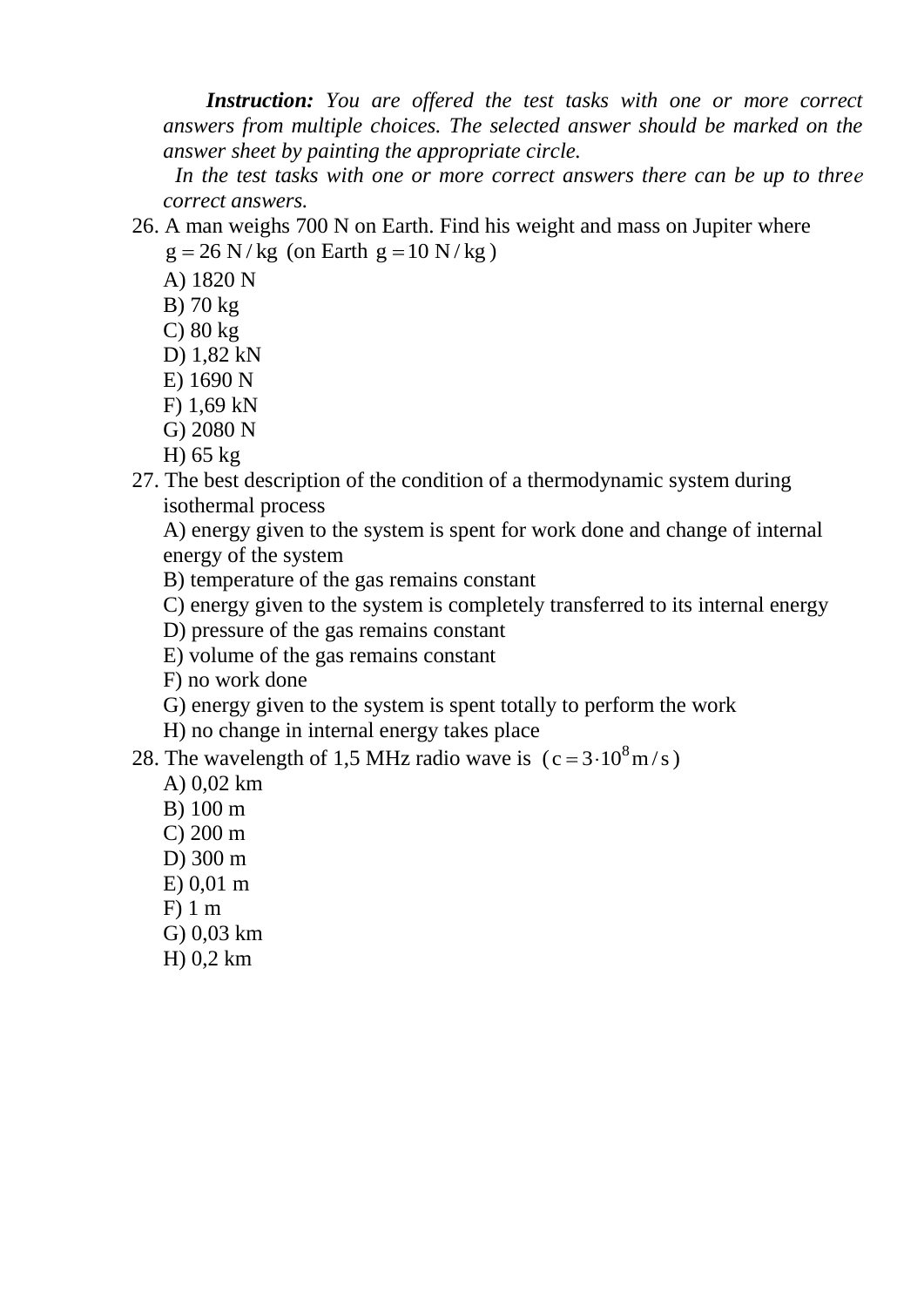- 29. An inductor of  $L=0,1$  H is connected to an AC source of voltage U = 60sin100 $\pi$ t. Maximum current in the inductor is (Take  $\pi$  = 3)
	- A) 0,002 kA
	- B) 1 A
	- C) 0,01 A
	- $D$ ) 2 A
	- E) 10 A
	- F) 0,2 A
	- G) 0,03 kA
	- H) 30 A
- 30. The lens camera (which is used to take a photo) produces an image with the following properties
	- A) no image
	- B) smaller than the object (diminished)
	- C) real
	- D) virtual
	- E) upright
	- F) inverted
	- G) the same size
	- H) larger than the object (magnified)
- 31. The point where the *total* pressure is 4 times greater the atmospheric pressure is located under the surface of water at the depth of

 $(P_{\text{atm}} = 10^5 \text{ Ta}, D = 1000 \text{kg/m}^3)$ 

- A) 35 m
- B) 30 m
- C) 60 m
- D) 50 m
- E) 15 m
- F) 40 m
- G) 80 m
- H) 55 m
- 32. Heat engine receives 500 J of energy from hot reservoir and then releases 200 J as exhaust. The efficiency of this engine is
	- A) 0,4
	- B) 0,2
	- C) 20%
	- D) 40%
	- E) 0,6
	- F) 50%
	- G) 60%
	- H) 0,5